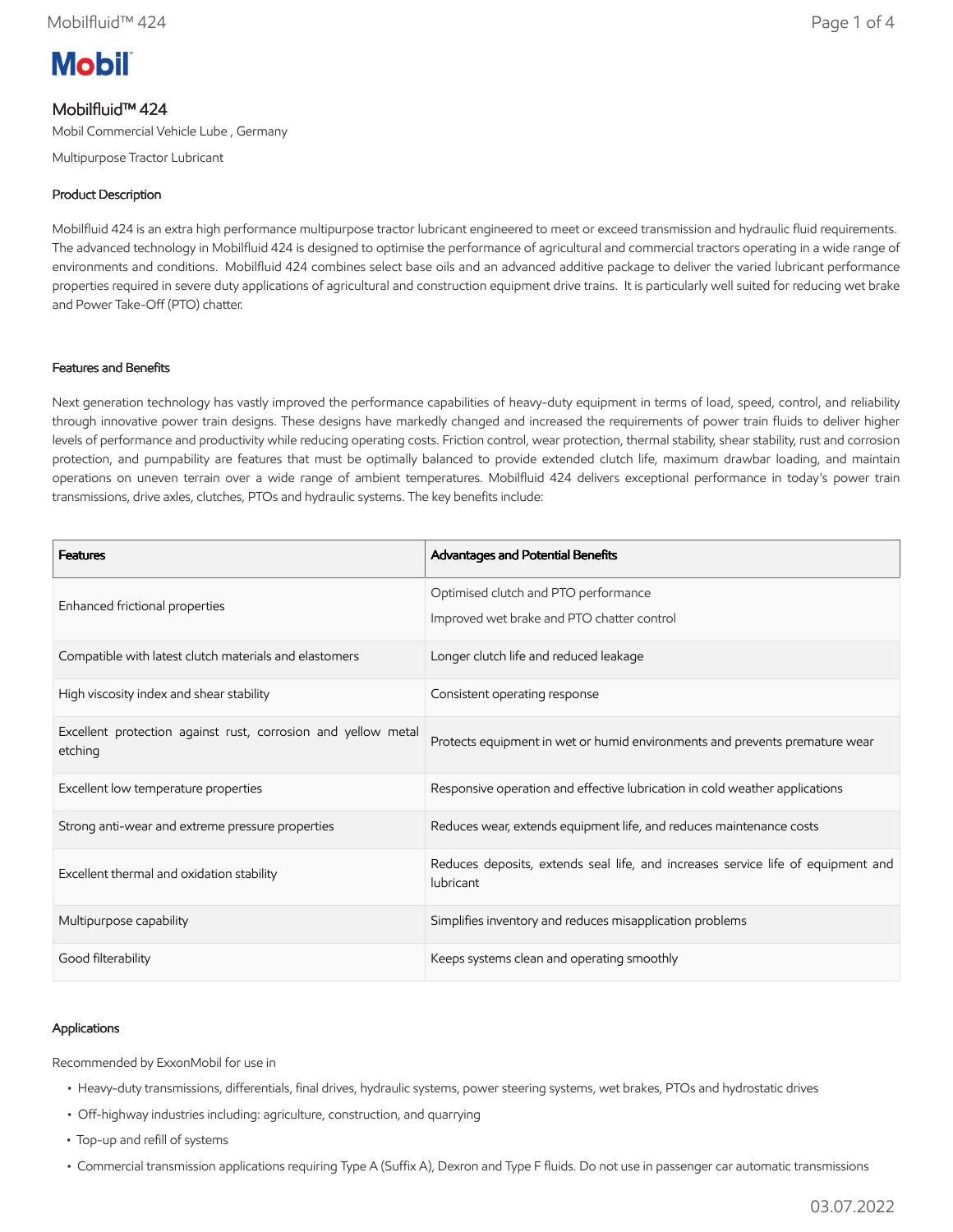# Mobilfluid™ 424 Page 2 of 4

- Applications requiring API GL-4 or SAE 80W grade lubricants in all gear applications except hypoid gear designs
- Outstanding replacement for engine oils recommended for hydraulic and transmission systems

## Specifications and Approvals

| This product has the following approvals: |
|-------------------------------------------|
| VOLVO WB-101                              |
| ZF TE-ML 03E                              |
| ZF TE-ML 05F                              |
| ZF TE-ML 17E                              |

| This product is recommended for use in applications requiring: |
|----------------------------------------------------------------|
| Allison C-4                                                    |
| API GL-4                                                       |
| <b>CATERPILLAR TO-2</b>                                        |
| CNH MAT 3505                                                   |
| CNH MAT 3525                                                   |
| DENISON UTTO/THF                                               |
| FORD ESN-M2C134-D                                              |
| FORDNH FNHA-2-C-201.00                                         |
| JICASE MS 1204                                                 |
| JICASE MS 1205                                                 |
| JICASE MS 1206                                                 |
| JICASE MS 1207                                                 |
| JICASE MS 1209                                                 |
| MASSEY FERGUSON CMS M1135                                      |
| MASSEY FERGUSON CMS M1141                                      |
| AGCO Powerfluid 821 XL                                         |
| New Holland WB NWH 410B                                        |

### This product meets or exceeds the requirements of:

ASTM D6973 (Eaton 35VQ) vane pump test